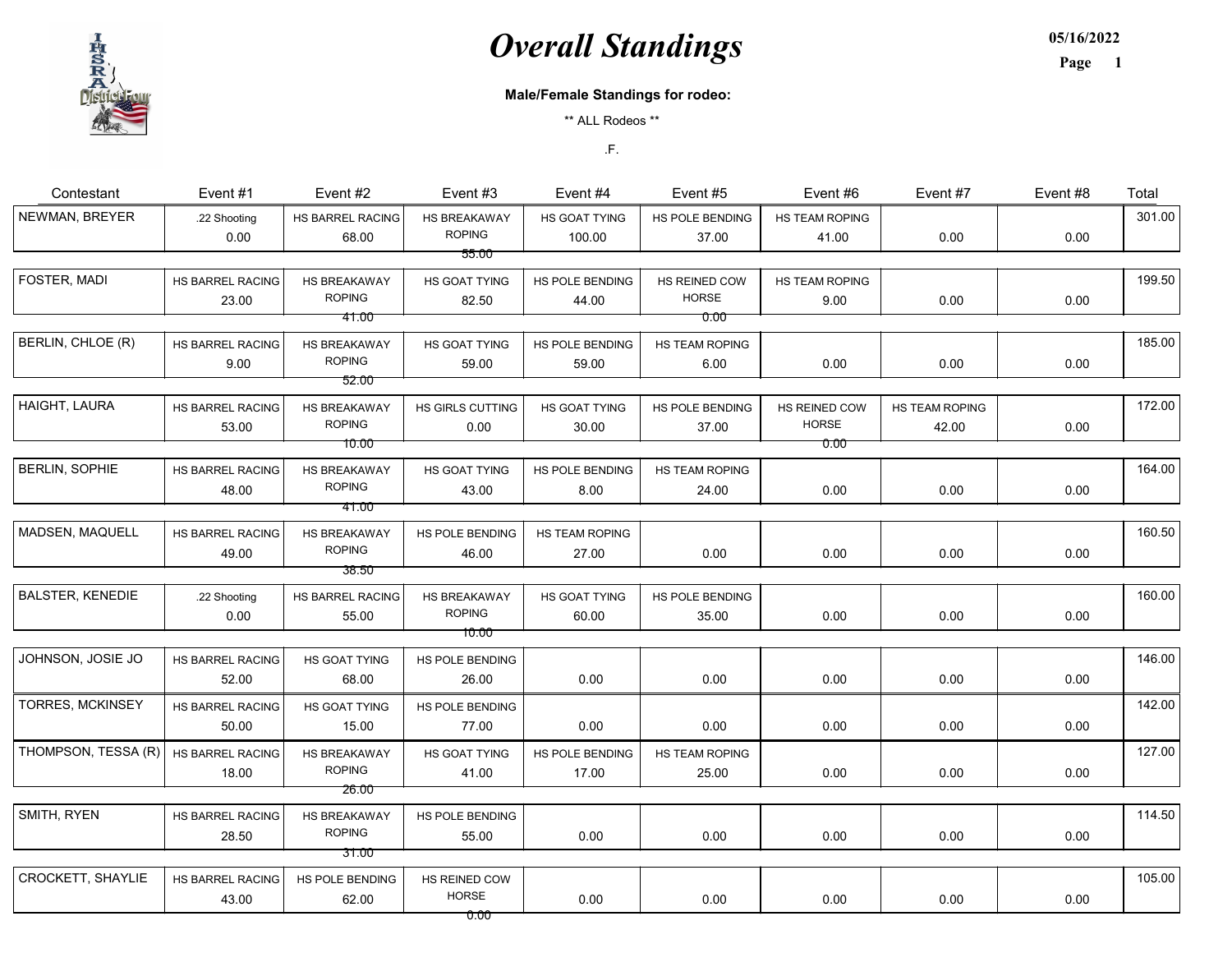05/16/2022

Page 2

#### Male/Female Standings for rodeo:

\*\* ALL Rodeos \*\*

| Contestant            | Event #1                               | Event #2                                      | Event #3                 | Event #4                 | Event #5                      | Event #6                | Event #7 | Event #8 | Total  |
|-----------------------|----------------------------------------|-----------------------------------------------|--------------------------|--------------------------|-------------------------------|-------------------------|----------|----------|--------|
| <b>BRONCHO, KEVI</b>  | HS BARREL RACING<br>11.50              | <b>HS BREAKAWAY</b><br><b>ROPING</b>          | HS GOAT TYING<br>29.00   | HS TEAM ROPING<br>24.00  | 0.00                          | 0.00                    | 0.00     | 0.00     | 104.50 |
|                       |                                        | 40.00                                         |                          |                          |                               |                         |          |          |        |
| MILLER, MACARTY (R)   | HS BARREL RACING<br>12.00              | HS BREAKAWAY<br><b>ROPING</b>                 | HS GOAT TYING<br>27.00   | HS POLE BENDING<br>0.00  | HS TEAM ROPING<br>24.00       | 0.00                    | 0.00     | 0.00     | 96.00  |
|                       |                                        | 33.00                                         |                          |                          |                               |                         |          |          |        |
| STROUD, HAYLEE        | HS BARREL RACING<br>0.00               | HS BREAKAWAY<br><b>ROPING</b>                 | HS GOAT TYING<br>0.00    | HS QUEEN CONTEST<br>0.00 | HS REINED COW<br><b>HORSE</b> | HS TEAM ROPING<br>41.00 | 0.00     | 0.00     | 86.00  |
|                       |                                        | 45.00                                         |                          |                          | 0.00                          |                         |          |          |        |
| TIBBITTS, CHALLIS (R) | HS BARREL RACING<br>27.00              | HS BREAKAWAY<br><b>ROPING</b>                 | HS GOAT TYING<br>0.00    | HS POLE BENDING<br>5.00  | HS TEAM ROPING<br>25.00       | 0.00                    | 0.00     | 0.00     | 79.00  |
|                       |                                        | 22.00                                         |                          |                          |                               |                         |          |          |        |
| ENGBERSON, OLIVIA     | HS BARREL RACING<br>55.00              | HS POLE BENDING<br>15.00                      | 0.00                     | 0.00                     | 0.00                          | 0.00                    | 0.00     | 0.00     | 70.00  |
| MERICA, QUINN         | HS BREAKAWAY<br><b>ROPING</b>          | HS TEAM ROPING<br>24.00                       | 0.00                     | 0.00                     | 0.00                          | 0.00                    | 0.00     | 0.00     | 68.00  |
|                       | 44.00                                  |                                               |                          |                          |                               |                         |          |          |        |
| STROUD, JAYCEE (R)    | HS BREAKAWAY<br><b>ROPING</b>          | HS GOAT TYING<br>55.00                        | 0.00                     | 0.00                     | 0.00                          | 0.00                    | 0.00     | 0.00     | 58.00  |
|                       | 3.00                                   |                                               |                          |                          |                               |                         |          |          |        |
| JOHNSON, JAYCEE       | HS BARREL RACING<br>3.00               | <b>HS BREAKAWAY</b><br><b>ROPING</b><br>14.00 | HS POLE BENDING<br>23.00 | HS TEAM ROPING<br>9.00   | 0.00                          | 0.00                    | 0.00     | 0.00     | 49.00  |
|                       |                                        |                                               |                          |                          |                               |                         |          |          |        |
| <b>BEDKE, FALON</b>   | HS BREAKAWAY<br><b>ROPING</b><br>43.00 | HS TEAM ROPING<br>6.00                        | 0.00                     | 0.00                     | 0.00                          | 0.00                    | 0.00     | 0.00     | 49.00  |
|                       |                                        |                                               |                          |                          |                               |                         |          |          |        |
| REYNOLDS, KARLEE      | HS BARREL RACING<br>0.00               | HS BREAKAWAY<br><b>ROPING</b>                 | HS POLE BENDING<br>27.00 | 0.00                     | 0.00                          | 0.00                    | 0.00     | 0.00     | 48.00  |
|                       |                                        | 21.00                                         |                          |                          |                               |                         |          |          |        |
| ALLRED, MAYCIE        | HS BARREL RACING<br>0.00               | HS GOAT TYING<br>44.50                        | HS POLE BENDING<br>3.00  | 0.00                     | 0.00                          | 0.00                    | 0.00     | 0.00     | 47.50  |
| OLDS, LEXIS (R)       | HS BARREL RACING<br>16.00              | HS BREAKAWAY<br><b>ROPING</b>                 | HS POLE BENDING<br>4.00  | HS TEAM ROPING<br>3.00   | 0.00                          | 0.00                    | 0.00     | 0.00     | 46.50  |
|                       |                                        | 23.50                                         |                          |                          |                               |                         |          |          |        |

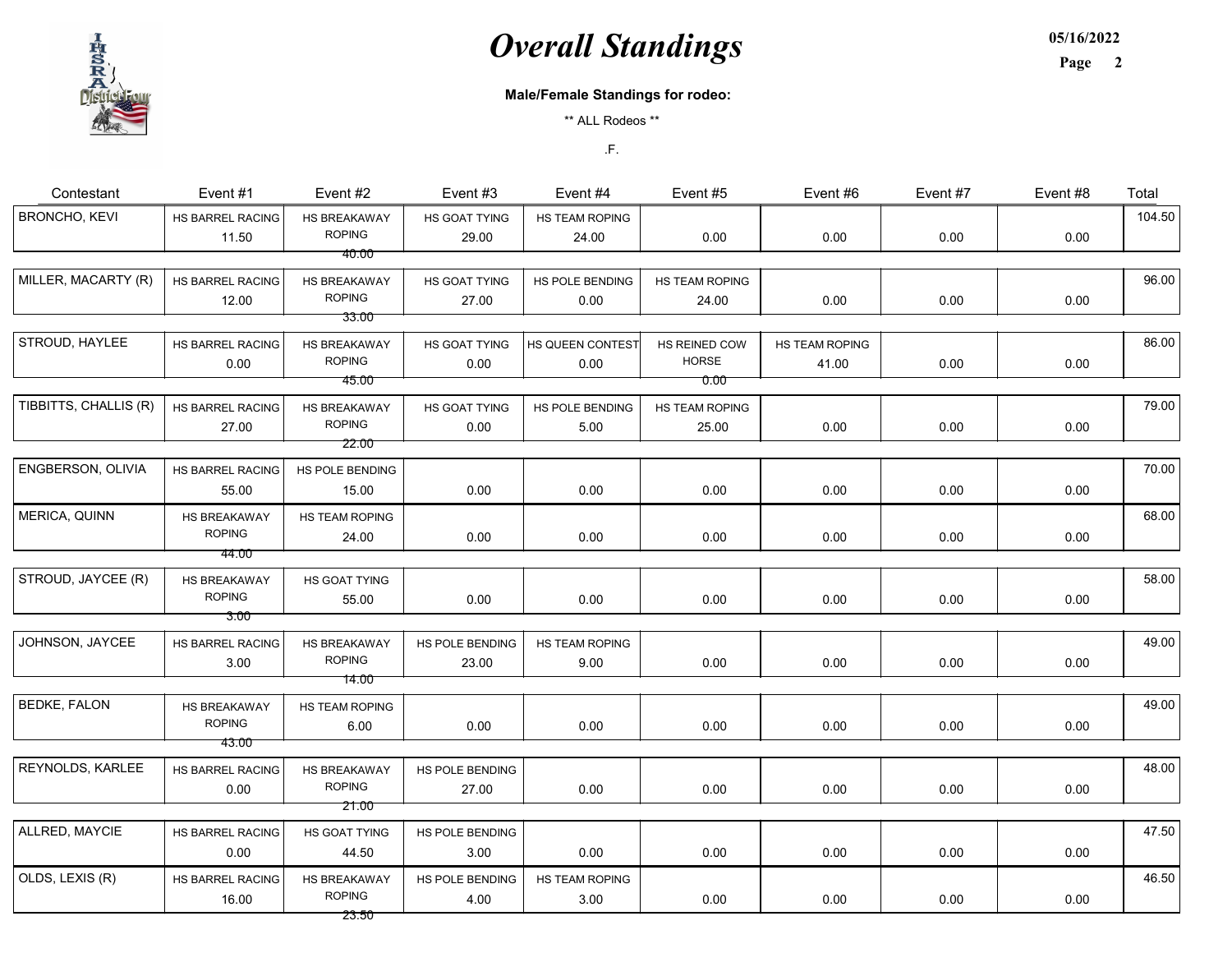05/16/2022

Page 3

#### Male/Female Standings for rodeo:

\*\* ALL Rodeos \*\*

| Contestant            | Event #1                      | Event #2                                     | Event #3                     | Event #4                     | Event #5 | Event #6 | Event #7 | Event #8 | Total |
|-----------------------|-------------------------------|----------------------------------------------|------------------------------|------------------------------|----------|----------|----------|----------|-------|
| JOHNSON, SHYLEE (R)   | HS BREAKAWAY<br><b>ROPING</b> | HS TEAM ROPING<br>25.00                      | 0.00                         | 0.00                         | 0.00     | 0.00     | 0.00     | 0.00     | 42.00 |
|                       | 17.00                         |                                              |                              |                              |          |          |          |          |       |
| <b>BALSTER, PAIGE</b> | HS BARREL RACING<br>0.00      | HS POLE BENDING<br>30.00                     | <b>Trap Shooting</b><br>0.00 | 0.00                         | 0.00     | 0.00     | 0.00     | 0.00     | 30.00 |
| JENKINS, KAYA (R)     | HS BARREL RACING<br>8.00      | <b>HS BREAKAWAY</b><br><b>ROPING</b><br>7.00 | HS POLE BENDING<br>12.00     | HS TEAM ROPING<br>0.00       | 0.00     | 0.00     | 0.00     | 0.00     | 27.00 |
| AUSTIN, ALEXANDREA    | HS BARREL RACING<br>16.00     | HS BREAKAWAY<br><b>ROPING</b><br>7.00        | HS GIRLS CUTTING<br>0.00     | 0.00                         | 0.00     | 0.00     | 0.00     | 0.00     | 23.00 |
| DUCLOS, MADYSEN (R)   | HS BARREL RACING<br>0.00      | HS POLE BENDING<br>20.00                     | 0.00                         | 0.00                         | 0.00     | 0.00     | 0.00     | 0.00     | 20.00 |
| RIGBY, HALLIE         | HS BARREL RACING<br>7.00      | HS GIRLS CUTTING<br>0.00                     | HS POLE BENDING<br>4.00      | 0.00                         | 0.00     | 0.00     | 0.00     | 0.00     | 11.00 |
| CLINGER, REESE        | HS BARREL RACING<br>2.00      | HS POLE BENDING<br>6.00                      | 0.00                         | 0.00                         | 0.00     | 0.00     | 0.00     | 0.00     | 8.00  |
| RASMUSSEN, ALLIE (R)  | HS BARREL RACING<br>0.00      | HS GOAT TYING<br>2.00                        | HS POLE BENDING<br>5.00      | <b>Trap Shooting</b><br>0.00 | 0.00     | 0.00     | 0.00     | 0.00     | 7.00  |
| QUIRE, DALLY (R)      | HS BARREL RACING<br>$0.00\,$  | HS BREAKAWAY<br><b>ROPING</b>                | HS GOAT TYING<br>3.00        | 0.00                         | 0.00     | 0.00     | 0.00     | 0.00     | 7.00  |
|                       |                               | 4.00                                         |                              |                              |          |          |          |          |       |
| HOUTZ, BREE (R)       | HS BARREL RACING<br>5.00      | 0.00                                         | 0.00                         | 0.00                         | 0.00     | 0.00     | 0.00     | 0.00     | 5.00  |
| MILLER, SHAE-ANN      | HS BARREL RACING<br>1.00      | HS BREAKAWAY<br><b>ROPING</b><br>0.00        | HS POLE BENDING<br>3.00      | <b>Trap Shooting</b><br>0.00 | 0.00     | 0.00     | 0.00     | 0.00     | 4.00  |
|                       |                               |                                              |                              |                              |          |          |          |          |       |
| HUNTER, SHAYLEE       | HS BARREL RACING<br>0.00      | HS POLE BENDING<br>0.00                      | 0.00                         | 0.00                         | 0.00     | 0.00     | 0.00     | 0.00     | 0.00  |
| WARD, AUBRIE          | HS BARREL RACING<br>0.00      | HS POLE BENDING<br>0.00                      | 0.00                         | 0.00                         | 0.00     | 0.00     | 0.00     | 0.00     | 0.00  |
| JENSEN, JORDYN        | HS BARREL RACING<br>0.00      | HS POLE BENDING<br>0.00                      | 0.00                         | 0.00                         | 0.00     | 0.00     | 0.00     | 0.00     | 0.00  |